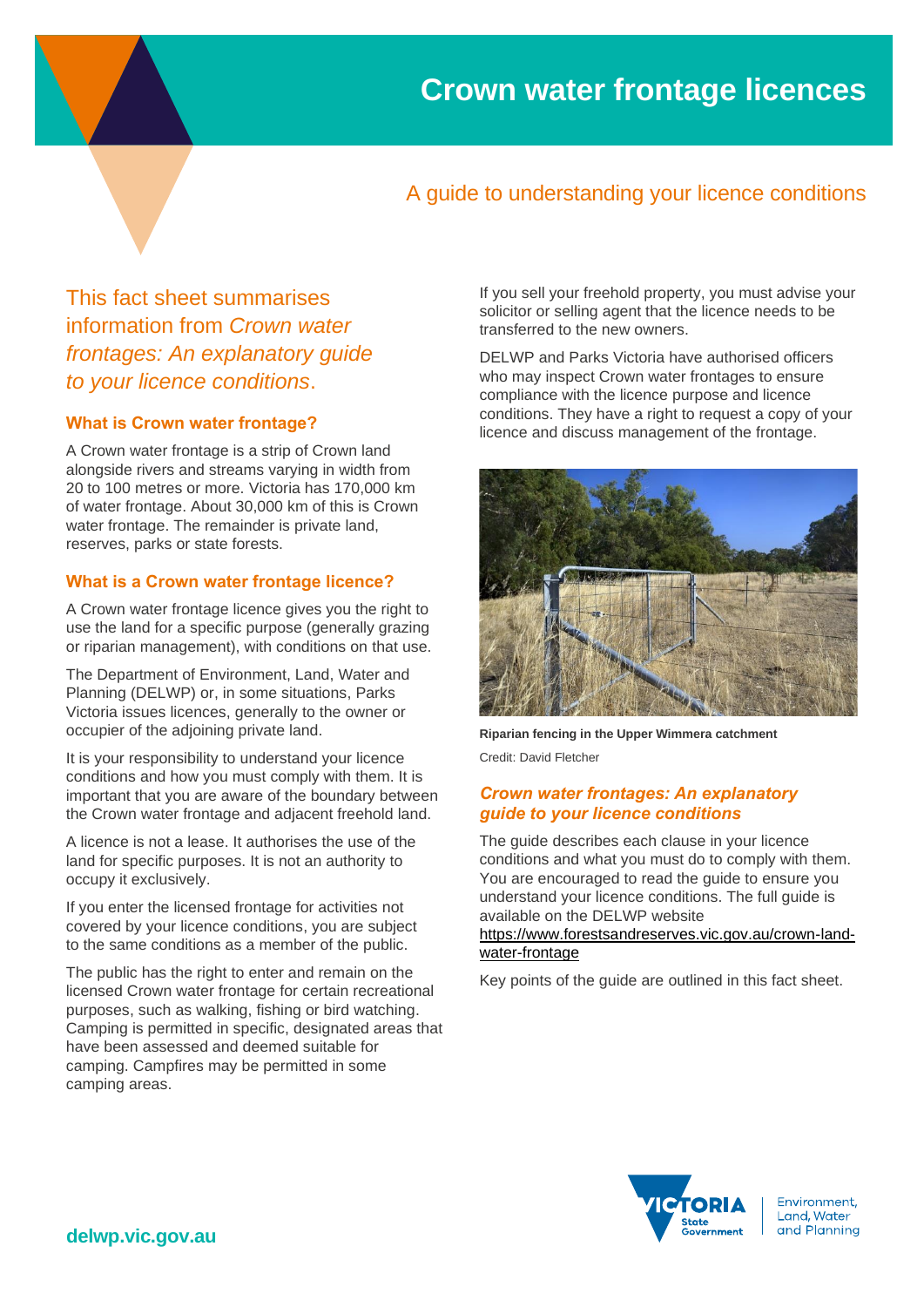# **Crown water frontage licences**

### **Good order and condition**

You are required to maintain the licensed land and any improvements in good order and condition. You are expected to:

- prevent the spread of, and as far as possible eradicate, established pest animals<sup>1</sup>
- take all reasonable steps to eradicate regionally prohibited weeds and prevent the growth and spread of regionally controlled weeds<sup>1</sup>
- take all reasonable steps to ensure the percentage of bare ground does not exceed 20% of the total licensed area (excluding stream banks)
- ensure the presence of livestock camping areas and tracks along the stream bank does not exceed 25% of the bank length
- ensure improvements on the licensed frontage do not pose a risk to public safety or contribute to environmental degradation.

#### **Rubbish and chemicals**

You must not let rubbish accumulate on or near the licensed land.

You must not store any hazardous chemicals on the licensed land without written permission of your licensor. This includes gas, inflammable liquids (including petrol and diesel), explosive substances, pesticides, herbicides, fertiliser and other chemicals.

#### **Incidents or defects**

You must promptly inform your licensor of any significant incidents or defects that occur on the licensed frontage that may pose a risk to the land, water or the public, e.g. chemical spills, fires, dumping of rubbish, dangerous trees, significant flood damage or erosion.

#### **Fire**

You must obtain written approval from your licensor to light a fire on licensed frontage and obtain any other necessary permits for burning. Licensor consent is not required to light a campfire in a designated area where campfires are permitted.

#### **Cultivation and use of licensed land**

You must obtain written permission from your licensor to damage or remove standing vegetation, remove fallen timber (including firewood), damage or remove soil, plant any indigenous or non-indigenous plant or crop, or apply any material to improve the supply of nutrients.

#### **Erection of improvements**

You must obtain written approval from your licensor before constructing improvements on the licensed frontage, e.g. buildings, dams, levees, channels, signs, permanent fences or other structures, and any additions to an existing improvement.



**Fenced Crown water frontage, Campaspe River, Elmore**

Credit: Emma Wolters, North Central Catchment Management Authority

<sup>1</sup> Information on weed classifications and pest animals is available from Agriculture Victoria

[http://agriculture.vic.gov.au/agriculture/pests-diseases](http://agriculture.vic.gov.au/agriculture/pests-diseases-and-weeds)[and-weeds](http://agriculture.vic.gov.au/agriculture/pests-diseases-and-weeds)